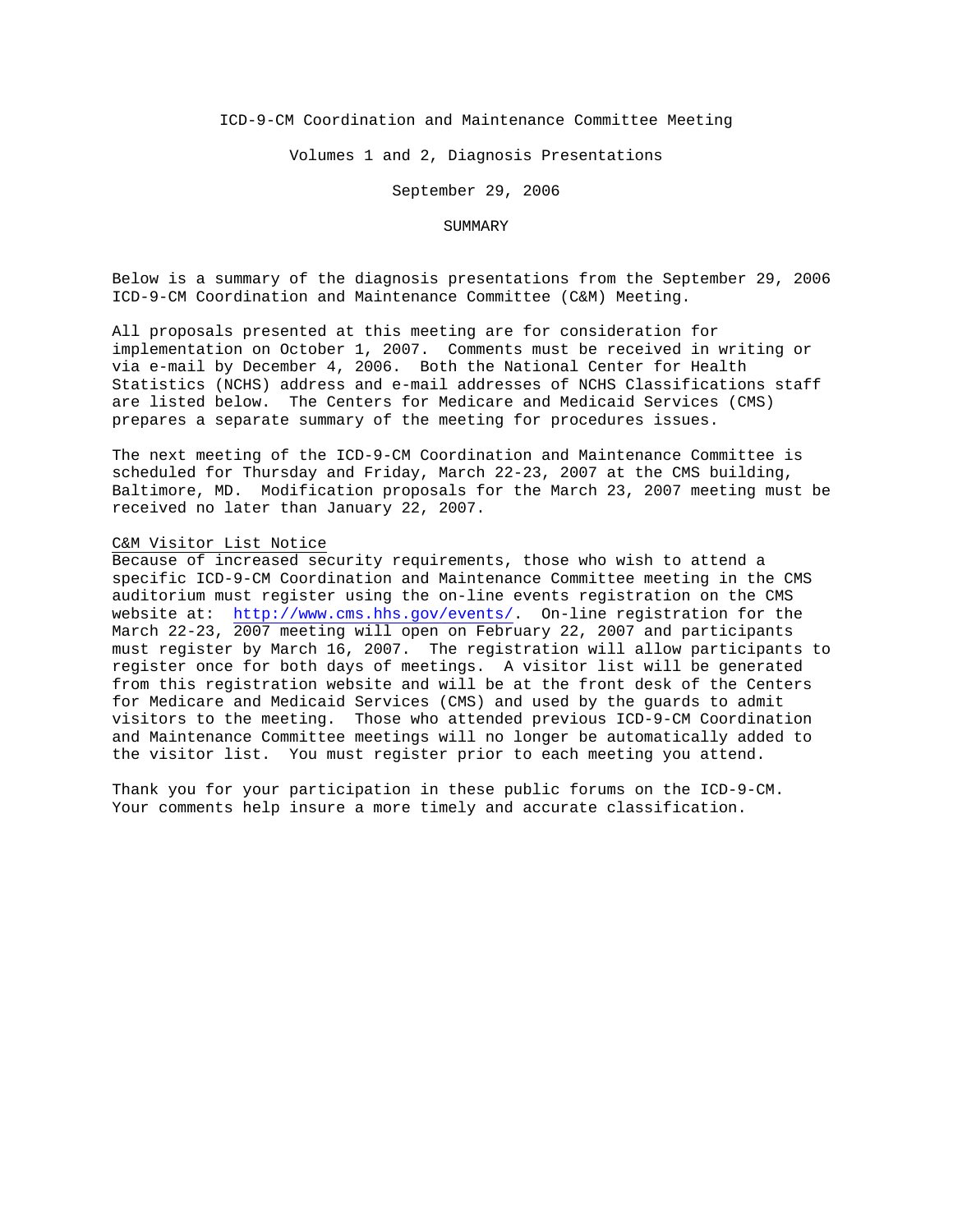| Mailing Address: | Fax: $(301)458-4022$    | National Center for Health Statistics<br>ICD-9-CM Coordination and Maintenance Committee<br>3311 Toledo Road, Room 2402<br>Hyattsville, Maryland 20782 |  |
|------------------|-------------------------|--------------------------------------------------------------------------------------------------------------------------------------------------------|--|
| Donna Pickett:   | Room 2402<br>$E$ -mail: | $(301)$ 458-4200<br>dfp4@cdc.gov                                                                                                                       |  |
| Amy Blum:        | Room 2402<br>$E$ -mail: | $(301)$ 458-4200<br>alb8@cdc.gov                                                                                                                       |  |
| David Berglund:  | Room 2402<br>$E$ -mail: | $(301)458 - 4200$<br>zhc2@cdc.gov                                                                                                                      |  |
| Lizabeth Fisher: | Room 2402<br>$E$ -mail: | $(301)458 - 4200$<br>llw4@cdc.gov                                                                                                                      |  |

NCHS Classifications of Diseases web page: <http://www.cdc.gov/nchs/icd9.htm>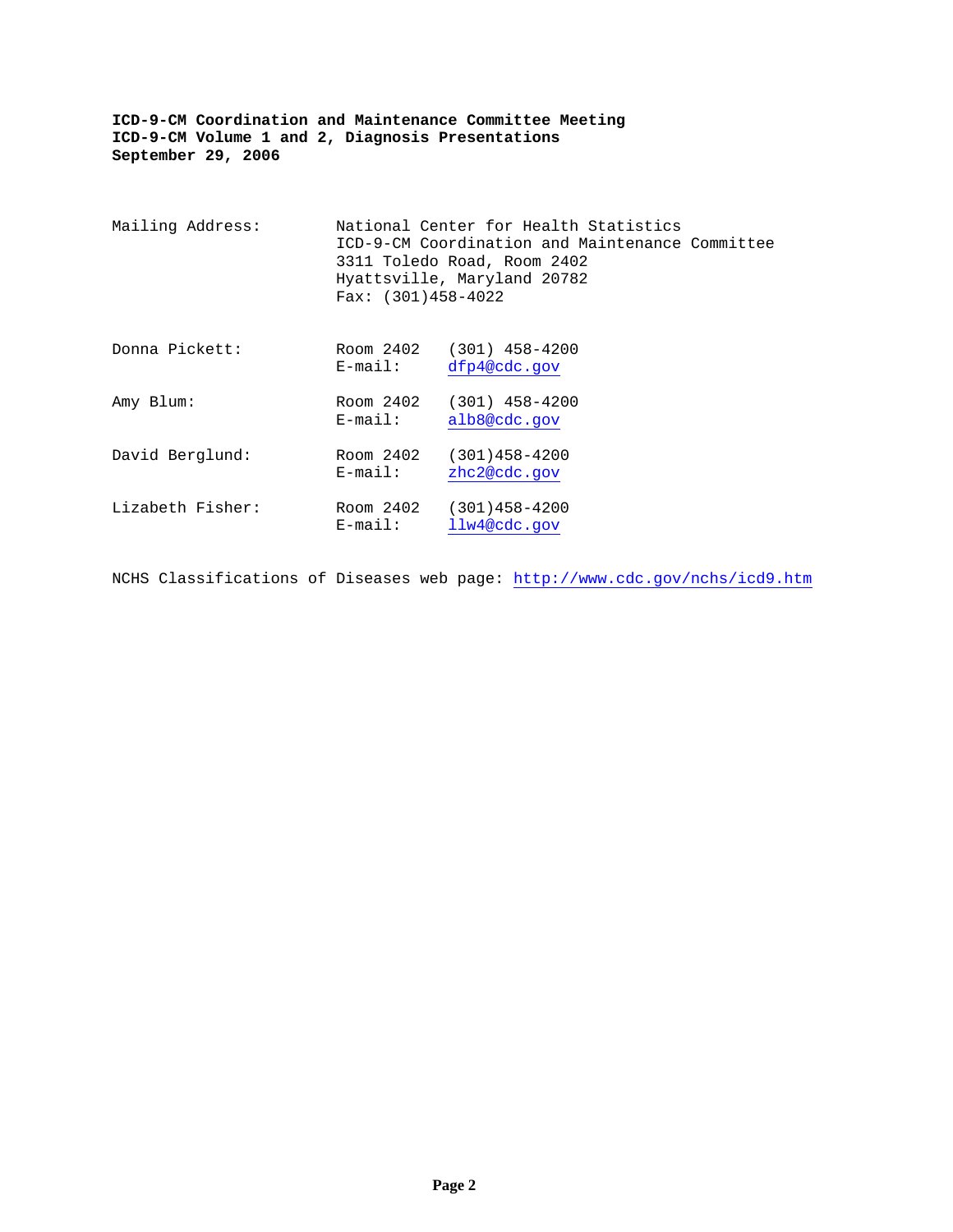#### Welcome and Announcements

Donna Pickett welcomed all in attendance to the diagnosis portion of the ICD-9-CM C&M meeting.

The time line for diagnosis changes, included in the proposal packet, was reviewed. Important dates of note are December 4, 2006, the deadline for receipt of public comments on proposed code revisions discussed at the March 24, 2006 meeting and those proposals presented today, that are being considered for October 1, 2007 implementation. It was strongly recommended, to ensure timely delivery, that comments be submitted via email or express mail. Proposals for consideration at the March 23, 2007 meeting must be received by January 22, 2007. Registration for the March 22-23, 2007 ICD-9-CM Coordination and Maintenance meeting will open on February 22, 2007 and close on March 16, 2007.

She announced that a summary of today's meeting, the full topic packet presented at the meeting, and related Power Point presentations will be posted to the NCHS Classifications of Diseases and Functioning & Disability web site within a couple of weeks.

Continuing Education certificates were made available at the conclusion of the meeting. There were 5 hours of continuing education awarded for the diagnosis portion of the meeting.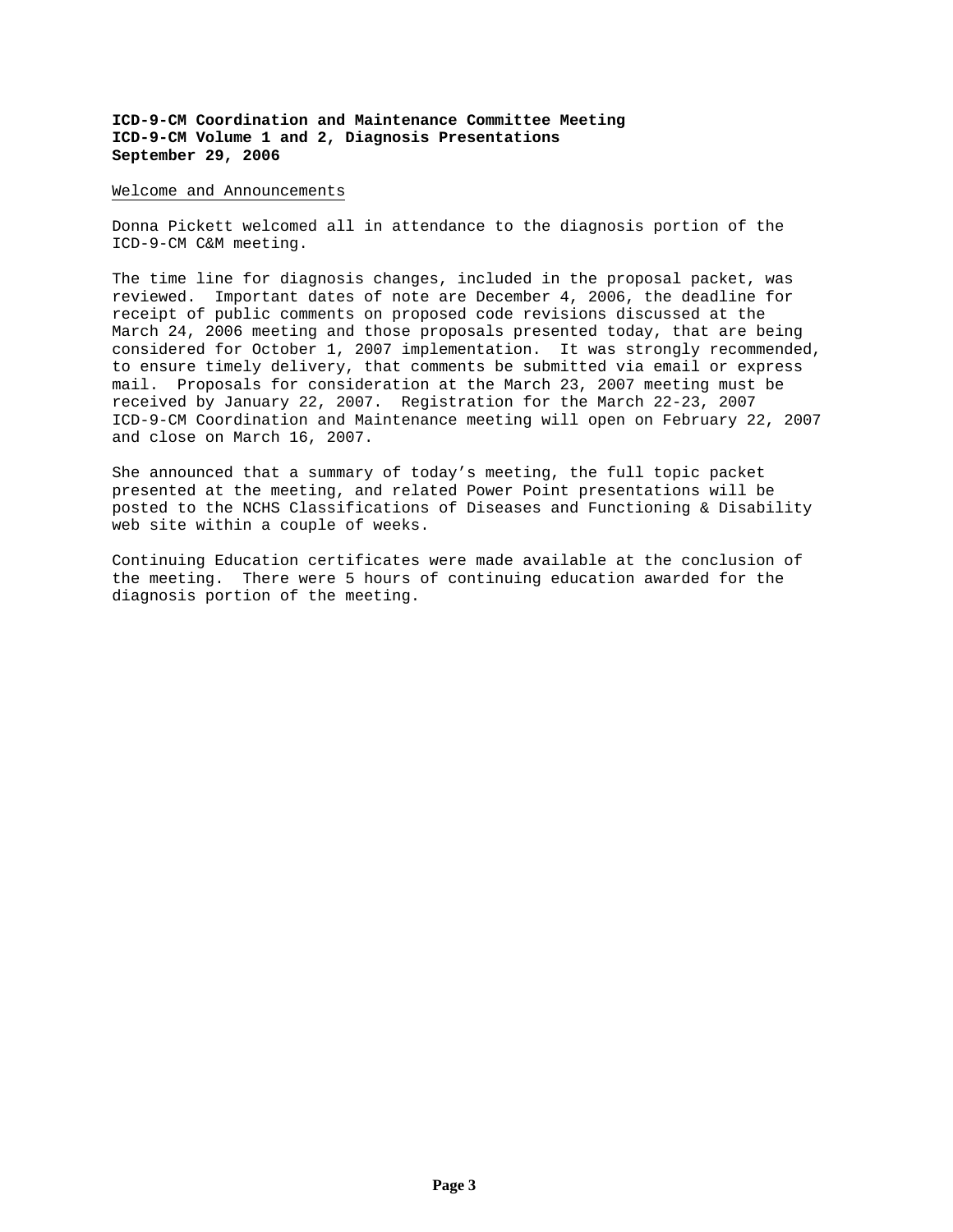SUMMARY OF COMMENTS AND DISCUSSION OF VOLUMES 1 AND 2 TOPICS The following topics were presented at the meeting. (See topic packet posted as a separate file):

Hearing loss, speech, language, and swallowing disorders

Kyle Dennis, Ph.D., CCC-A, FAAA and Dee Adams Nikjeh, Ph.D., CCC-SLP representing the American Speech-Language-Hearing Association presented a clinical overview of the topics in this proposal. Their PowerPoint presentation is available on the NCHS Classifications of Diseases and Functioning & Disability web site. The following comments were made.

- Carmela Tardo, M.D., representing the American Academy of Neurology (AAN), asked whether the proposed code 315.34, Speech and language developmental delay due to hearing loss, would apply to children with hearing loss due to otitis media. The issue as she framed it was whether the code would apply for both acquired and congenital hearing loss. She noted that in the past, this would have been coded to hearing loss. There could be issues of differentiating types of hearing loss. Dr. Dennis replied they applied to both. Dr. Tardo also suggested that a use additional code note for the type of hearing loss be added under proposed new code 315.34.
- It was suggested that an inclusion term be added at code 315.32 for "central auditory processing disorder."
- Dr. Tardo suggested considering subcategory 784.6, Other symbolic dysfunction, for the placement of the acquired auditory processing disorder rather than the proposed 349.8, Other and unspecified disorders of the nervous system. Dr. Dennis explained that the language component of this disorder is just a symptom of the underlying neuroprocessing disorder of the auditory system. He prefers it in the neurology chapter.
- Though the term "dual sensory impairment" is understood in the hearing loss, speech and language profession to mean a combined hearing and speech deficit, Dr. Tardo suggested adding "speech and hearing deficit" somewhere as an inclusion term to help clarify what is covered in the code.
- Another comment on "dual sensory impairment" suggested that it would be appropriate to call it by a more descriptive term such as "combined vision and hearing loss," or "deaf-blindness."
- It was further suggested to reconsider placement of the proposed dual sensory impairment code. Many felt that having that located in the V Codes may limit its use. It was suggested to consider somewhere in Chapter 16, Signs, Symptoms and Ill-Defined Conditions.
- In discussion of the proposed change to the title of the current code 387.9, Deaf mutism, not elsewhere classifiable, in response to a question, it was noted that mutism without deafness is coded to the symptom code 784.3, Aphasia.
- There were several comments concerning documentation of the phases of dysphagia and whether or not a speech therapist's specific diagnosis would be able to be coded if the provider did not follow through on this in their documentation.
- There was a suggestion to consider linking the proposed dysphagia codes with risk of aspiration.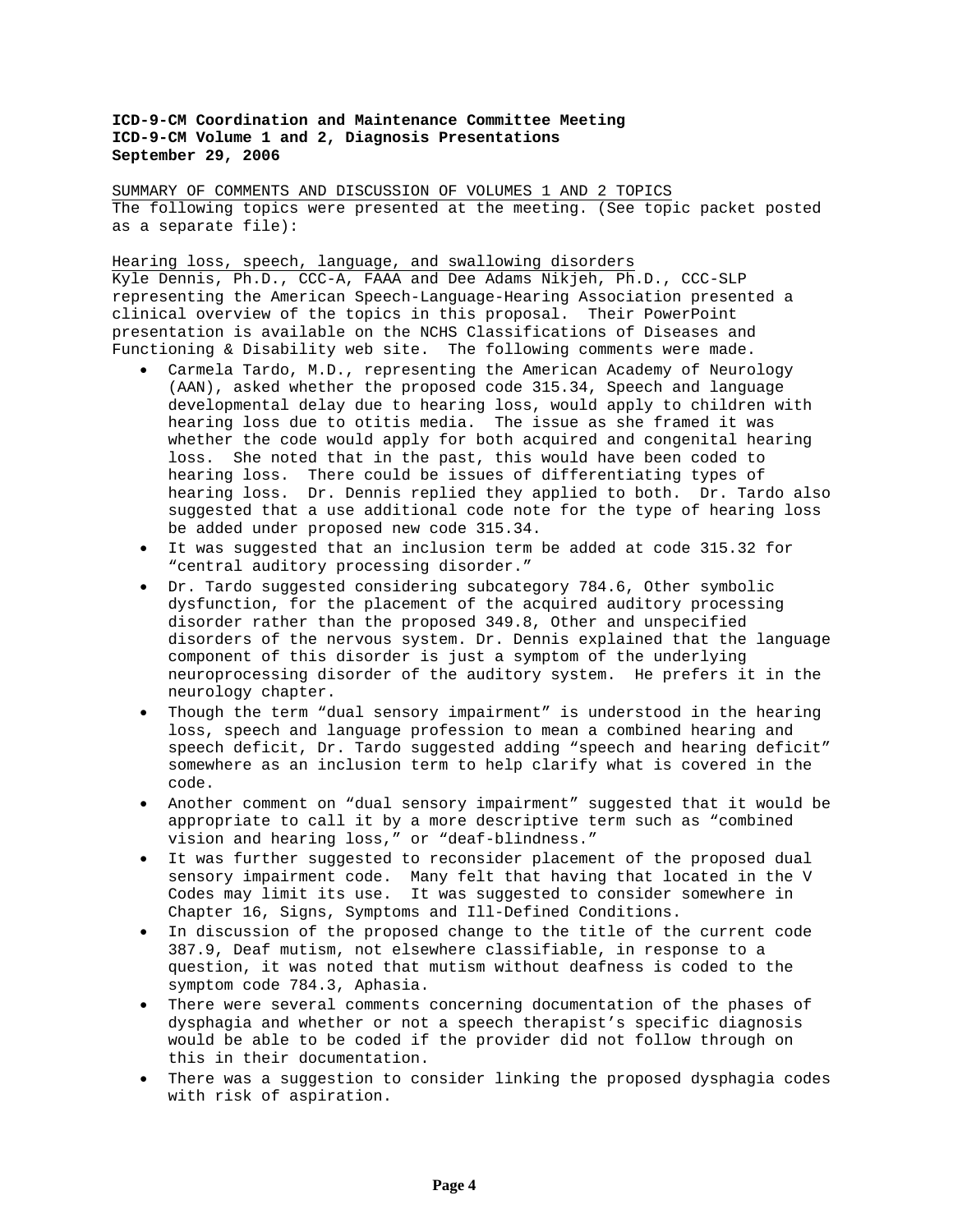- There was a suggestion regarding dysphagia that a combined type code also be created. However, another commenter suggested that having separate codes would be more appropriate, to better identify the specific types present.
- There was concern as to how the proposed dysphagia codes apply when the patient has had a stroke and is usually assigned code 438.82, Late effect of cerebrovascular disease, dysphagia. NCHS staff responded that a use additional code note at code 438.82 would be needed to identify the type of dysphagia.
- Laura Powers, M.D., also representing the AAN, commented that the different causes of dysphagia, specifically neurogenic and esophageal, should be assigned appropriately. She noted that these are the terms physicians use to describe the types of dysphagia. The esophageal cause should be assigned to a code in the gastrointestinal chapter of ICD-9-CM.
- During their presentation, the ASHA recommended an additional code for combined type dysphagia. It would represent two or more types of dysphagia. One audience member asked whether such a code is necessary since oropharyngeal includes oral and pharyngeal, and the only other remaining combination is pharyngoesophageal. She suggested it may be preferable to just use more than one dysphagia code if applicable.
- There were many comments regarding the placement of the proposed code for disability examination. Some felt V70.8, Other specified general medical examinations, was more appropriate. There are many codes in the V codes that represent aspects of this examination such as: V68.0, Issue of medical certificates (includes fitness); V68.2, Request for expert evidence; V70.3, Other medical examination for administrative purposes; and V70.5, health examination of defined subpopulations. Since there are many reasons one may seek a disability examination (pediatrics for developmental disability, veterans, etc.) it was suggested to carefully consider the placement of this code.
- Some participants also commented that present coding guidelines would need to be reviewed, since patients coming in for disability assessment do generally have known impairments and health problems, so these encounters would differ from screenings and encounters for examinations. It was suggested this code be considered equivalent to a pre-operative clearance examination for sequencing purposes.

# Urinary risk factors for bladder cancer

Louis Liou, M.D., Ph.D., representing Abbott, presented a clinical background for this proposal. His PowerPoint presentation is available on the NCHS Classifications of Diseases and Functioning & Disability web site. Participants commented on the following:

• Following Dr. Liou's discussion on the important distinction between microscopic and gross hematuria, and their significance for bladder cancer, several participants commented that separate codes for gross hematuria and microscopic hematuria should be considered. Dr. Liou commented that there would a benefit to having these conditions in separate codes. One participant pointed out that the current draft version of ICD-10-CM has unique codes for these two conditions.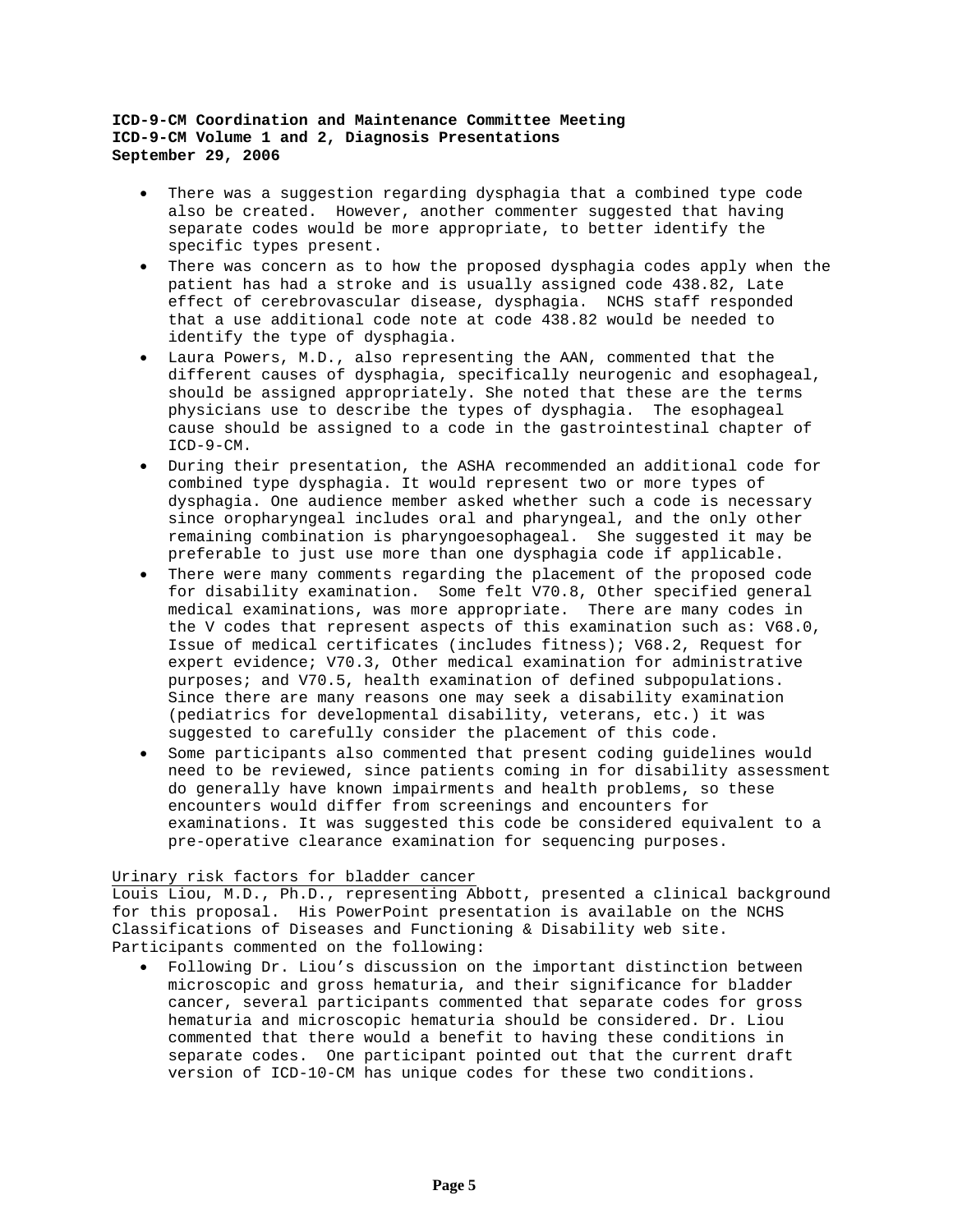- Nelly Leon-Chisen, representing the American Hospital Association, commented that the proposed use additional code note at current code 599.7, Hematuria, would be a deviation for ICD-9-CM. Currently nothing precludes someone from coding the conditions listed in this note if they are documented. She suggested that NCHS carefully consider the implications of this type of note as it applies to all care settings.
- Several participants commented that for the current code V15.86, revising the title to include "other potentially hazardous metals" would change the meaning of the code. It was suggested to find another place for this code. Some suggested looking at the end of the V codes (beyond the currently used V86 category).
- One commenter questioned the likelihood that a person's occupation and exposure to hazardous substances would be documented in the medical record. Dr. Liou indicated that he does not assume chemical exposure based on an individual's occupation, but would likely question a patient about exposure if that person's occupation is more likely to involve exposure to these substances. He stated that these exposures are recorded in the chart by urologists.
- A question was raised regarding the difference between exposure and poisoning in regards to bladder cancer. It was suggested that this should be addressed in the coding guidelines.
- It was suggested that due to the importance of chemical exposure in disease development, perhaps more exposure codes are needed for separate levels.

## Chronic Total Occlusion of Artery of Extremities

Matt Selmon, M.D., representing Cordis, presented the clinical background for this proposal. His PowerPoint presentation is available on the NCHS Classifications of Diseases and Functioning & Disability web site. The following comments were offered:

- Dr. Selmon was asked if the term chronic total occlusion is routinely documented and used by physicians. He responded yes, it is routinely used and understood to mean zero blood flow through a vessel. He was also asked if procedures for opening occlusion in bypass grafts are done. He responded that they are done on bypasses as well as native vessels, as bypasses often clot badly.
- The code first note, in Option 1, at proposed code 440.4 could also be applied to code 440.3, Atherosclerosis of bypass graft of the extremities.
- It was suggested to follow the same coding structure here that was presented for the chronic total occlusion of coronary artery in March 2006. It was further suggested to implement both of these changes at the same time.
- There was a comment regarding how "chronic" would be defined. No definition is included in the proposal.
- It was suggested to put the word "chronic" in parenthesis as a nonessential modifier. It was asked if the default for artery occlusion NOS should be acute or chronic. It was agreed that chronic would be the logical default for both coronary and peripheral occlusions, with an acute occlusion for a coronary artery generally involving a myocardial infarction.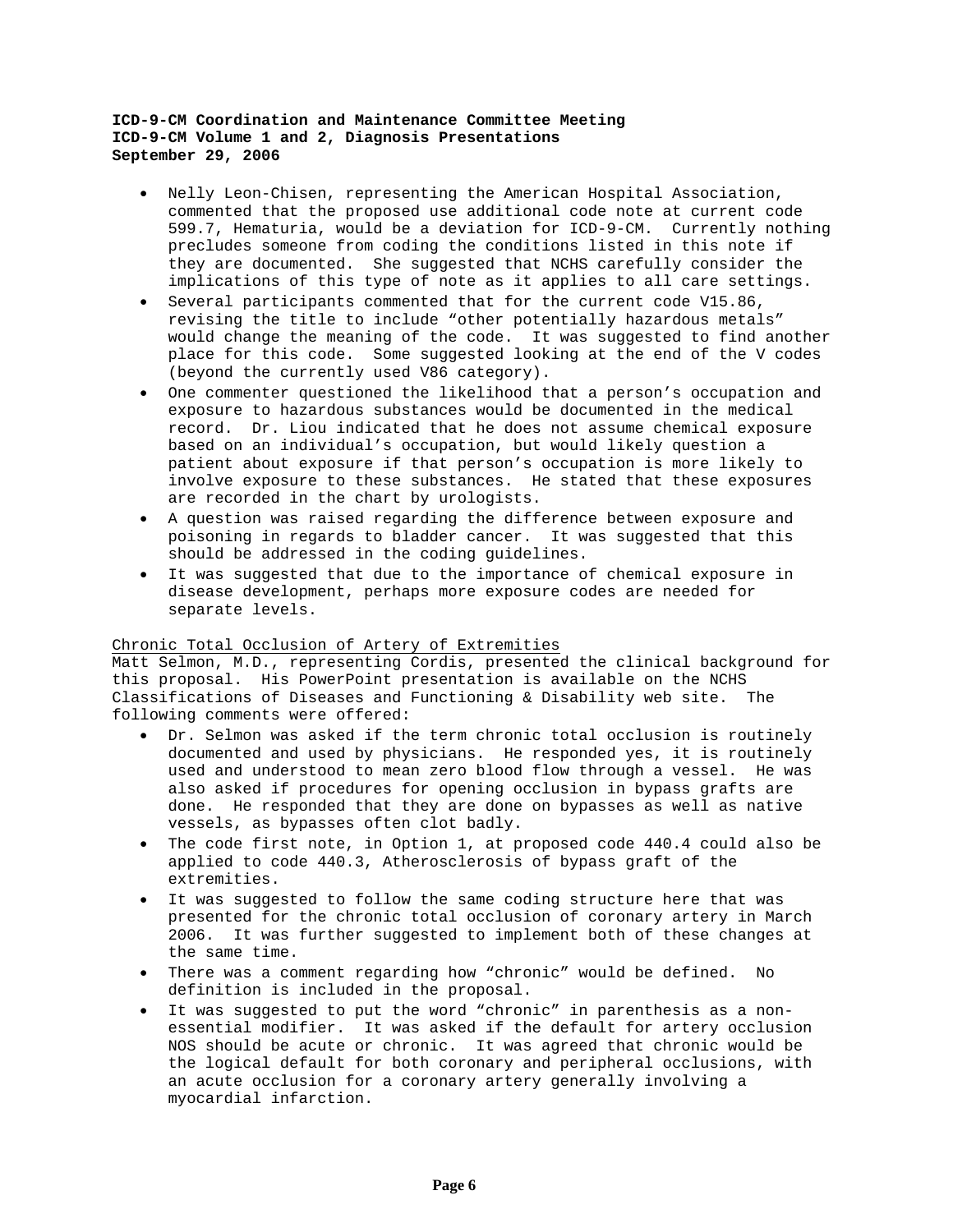• Some commented in favor of implementing Option 1 and at a later time expanding if the documentation in the medical record supports the need.

## Osteonecrosis of jaw

Vincent DiFabio, M.D., representing the American Association of Oral and Maxillofacial Surgeons, presented the clinical background for this proposal. His PowerPoint presentation is available on the NCHS Classifications of Diseases and Functioning & Disability web site. The following comments were offered:

- One commenter asked whether we needed both proposed new E codes, one for IV, and one for oral, due to the limited number of E codes available. Dr. DiFabio said it is important to be able to differentiate effects between these two types of use. He noted that side effects from IV usage occur sooner than those from oral usage. IV bisphosphonates are used in some cases for multiple myeloma and breast cancer patients. There is also concern about the long term use of the oral agent.
- Several other participants commented in favor of two E codes.
- There was also comment about the use of E933.1, Antineoplastic and immunosuppressive drugs, with the proposed new codes.

## Intraoperative Floppy Iris Syndrome (IFIS)

Priscilla Arnold, M.D., representing the American Society of Cataract and Refractive Surgery, presented the clinical background for this proposal. Her PowerPoint presentation is available on the NCHS Classifications of Diseases and Functioning & Disability web site. Many comments were offered regarding this proposal.

- Dr. Arnold noted that this is a pharmacologic (drug related) neuropathy.
- Some asked whether this condition presents any symptoms if a patient is not having cataract surgery. Dr. Arnold stated that this is not likely and that even when evaluating patients for cataract surgery it cannot always be detected when dilating the pupil.
- Dr. Louis Liou commented that the American Urological Association (AUA) has done a mass email alerting urologists about this condition. This drug (tamsulosin, or Flomax) is widely prescribed for men with BPH with urinary retention, due to its few side effects. It is also prescribed to women with urinary retention, so this potential problem has widespread implications.
- IFIS may also occur with other alpha blockers, but that has been less common.
- The proposed code title reads as if this condition is a complication of cataract surgery. Dr. Arnold stated that it is not a complication of surgery, but a drug reaction that impacts surgery. It was suggested to add an excludes note at the beginning of section 996-999, Complications of Surgical and Medical care, NEC to exclude this new code, and to consider having the word "intraoperative" be a nonessential modifier rather than part of the code title.
- The use additional E code note could be changed to identify alpha blockers, or alpha adrenergic blocking agents.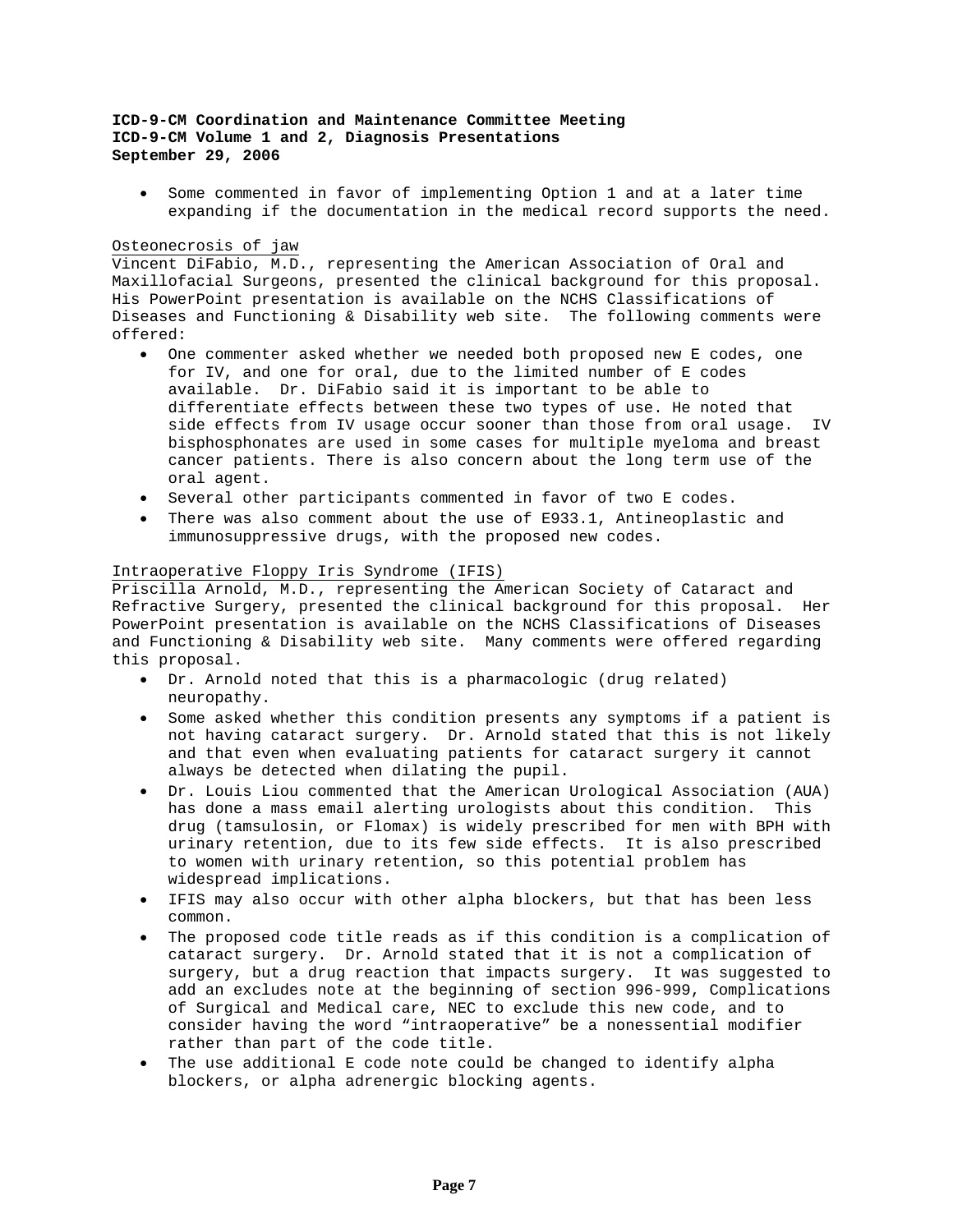### Septic embolism

The following comments were offered regarding this proposal:

- It was asked why septic embolism NOS is included under proposed new code 415.12, Septic pulmonary embolism. Is it more prevalent or just more severe? NCHS staff commented that this was the most common site.
- It was suggested that the excludes notes at proposed new code 415.12, Septic pulmonary embolism, and proposed new category 449, Septic arterial embolism, be reviewed as they relate to the chapter 11, Complications of pregnancy, childbirth, and the puerperium.
- There needs to be similar excludes notes, as that at proposed new code 415.12, added to the pregnancy section codes.
- One commenter suggested using a structure similar to category 444, Arterial embolism and thrombosis, for proposed new category 449, Septic arterial embolism.
- It was asked if there is a real need for all of the codes in proposed new category 449, or if one code be sufficient. It was also asked why the sites specified in the new codes were selected. Are they more prevalent than others? NCHS staff explained that the codes represented the most prevalent sites identified in the literature on septic arterial embolism.
- One person inquired about the source of the request, specifically whether a medical society requested this code. NCHS staff responded that this request came through the Editorial Advisory Board for "Coding Clinic".
- There was a discussion on how these codes relate to the SIRS/sepsis codes, and the current index instructions to code the infection and the embolism separately. Many participants commented that there will be sequencing and index issues to review with these codes.

### Parvovirus B19

NOTE: This topic was presented on Thursday, September 28, 2006. Following presentation of this topic there were no comments made.

#### Avian Influenza

Donna Pickett encouraged those wishing to comment on this topic to forward comments to her at NCHS by October 15, 2006. Donna and others at NCHS will be attending the 2006 Annual meeting of the World Health Organization (WHO) Network of Collaborating Centres for the Family of International Classifications, October 30 – November 4, 2006, and it will be useful for NCHS staff to have these comments with them since WHO has already implemented a code for avian influenza in ICD-10.

There were several comments made regarding this proposal, as follows:

- It was asked how two different H5N1 flu viruses can be classified the same way. NCHS staff responded that since the viruses have 8 RNA strands and only H and N are represented in the H5N1 classification, the other 6 RNA strands may be different, making it a different virus.
- Since there have been no cases of Avian flu in the United States, one commenter asked why devote an entire category to this condition rather than add it to existing category 487, Influenza. It was explained that this proposal duplicates that of a similar code implemented in ICD-10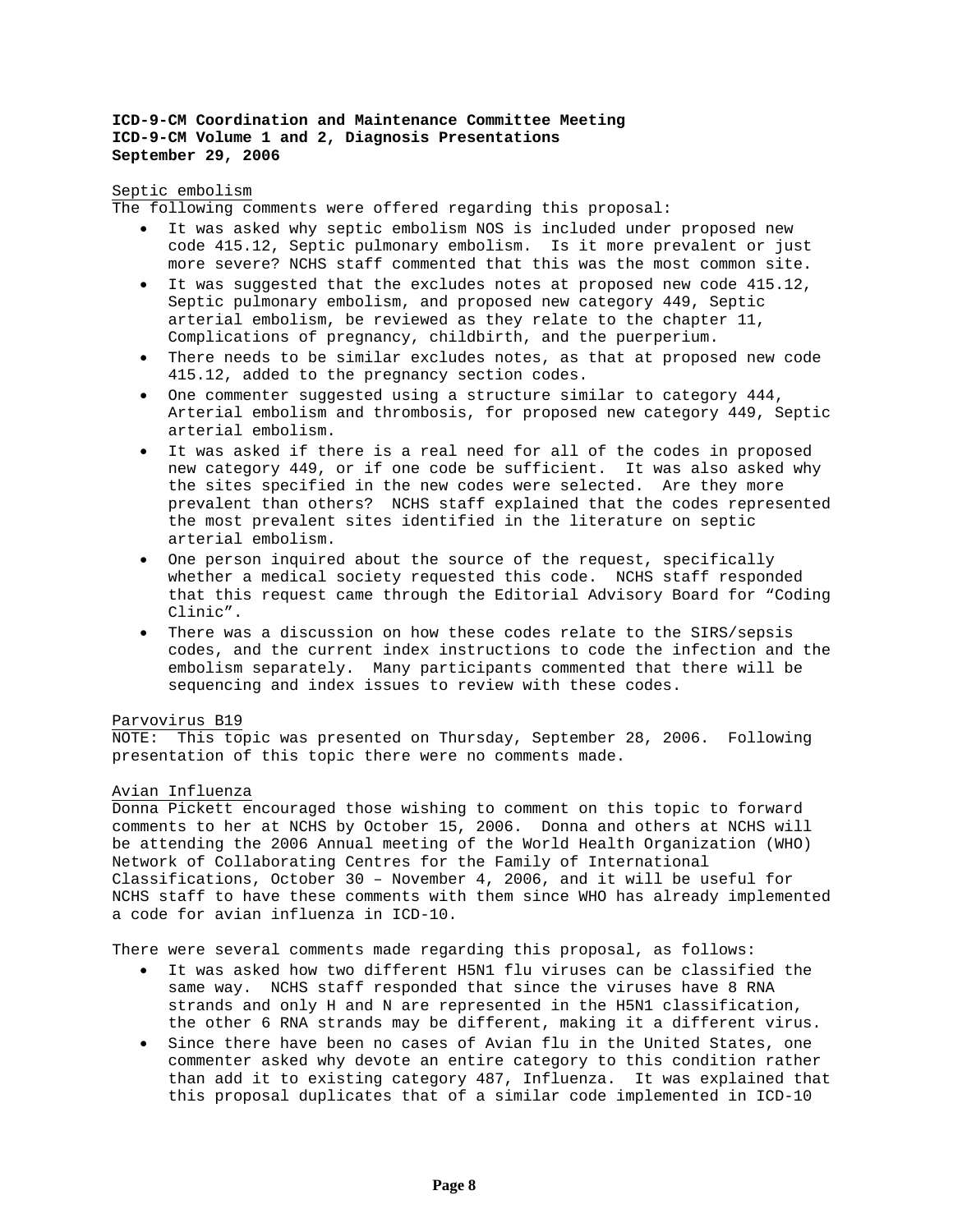by the WHO, and it leaves room for expansion and detail, if needed, at a later time. NCHS serves as the WHO Collaborating Center for the Family of International Classifications for North America and is, therefore, bound by WHO decisions regarding the ICD. It was noted that this would represent a different axis than the existing codes at category 487.

- A member of the audience commented that the H and N antigen results would not likely be immediately available, so this diagnosis will probably be made by suspicion; therefore, how specific should this code be? NCHS staff stated that typing would likely be done if it was suspected bird flu. It is not done in other cases. The code would be useful should a pandemic occur.
- The text of the note was discussed with some wanting the word "only" removed. One person commented that the use of the word "influenza" three times in the note should be reviewed for possible rewording. It was reiterated that the code and the instructional note are intended to mirror the new code in the ICD-10, but that the wording of the note will be reviewed.

## Myotonic disorders

Several comments were offered following presentation of this topic. Laura Powers, M.D., representing the American Academy of Neurology (AAN) offered the following comments and offered to work with NCHS to further refine this proposed change to the classification:

- She requested a new code for drug induced myotonia, with a use additional E code note to identify the drug.
- She also requested that Becker disease be added as a sub-term under code 359.22, Myotonia congenita, and to also consider adding "acetazolamide responsive."

Other comments offered included:

- Congenital anomalies usually are classified in chapter 14, Congenital Anomalies (categories 740-759), and it was asked if this code should be excluded from chapter 14, Congenital anomalies.
- Consider adding the word "congenital" to the proposed excludes note at category 756, Other congenital musculoskeletal anomalies.
- There was discussion about the fact that many congenital conditions are located outside of chapter 14 as years ago when this classification was developed it was not known that certain conditions were only congenital. It is doubtful that chapter 14 could hold all of the congenital conditions.
- It was suggested to consider whether proposed code 359.22, Myotonia congenita, should be excluded from category 756.

### Cardiac tamponade

NOTE: This topic was presented on Thursday, September 28, 2006. There were no comments made following presentation of this proposal.

## Effects of Harmful Algal Bloom and Toxins

• It was suggested that since there are other problems associated with these blooms, other than ingesting fish that have been exposed to these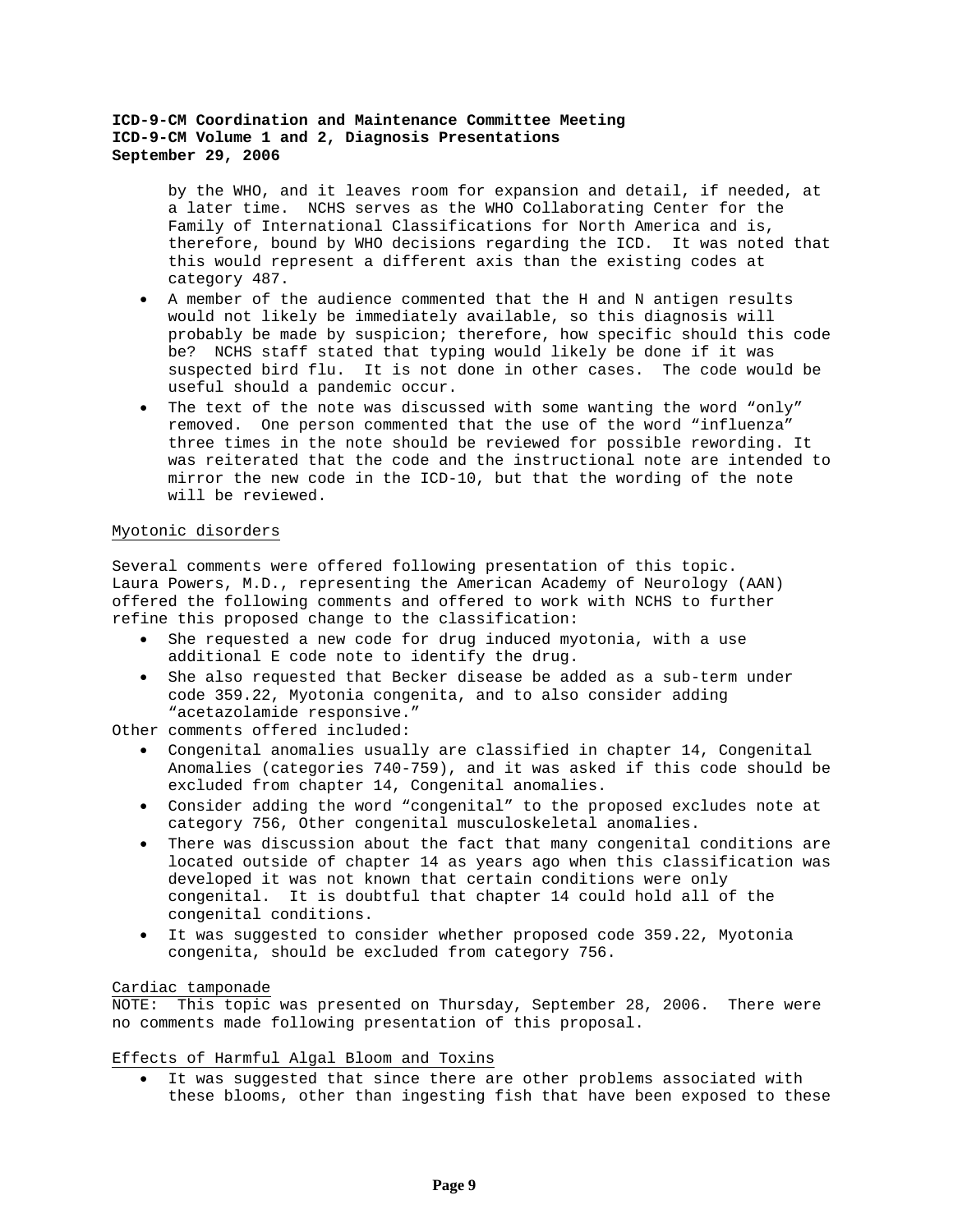toxins (such as respiratory problems), there may be a need for other codes in addition to code 988.0, Toxic effect of fish and shellfish, eaten as food.

- It was suggested that there may be a need for index entries for ingestion of fish exposed to algae bloom, other than just Ciguatera (trout was an example given).
- It was recommended to check whether this is indexed under the term "Poisoning/food".

## Secondary diabetes mellitus

Following presentation of this topic, which was also presented at the March 2006 meeting, comments were as follows:

- One person suggested changing the title of the category and codes from "Diabetes mellitus due to underlying condition" to "Secondary diabetes mellitus".
- One person asked if there would be codes for controlled vs. uncontrolled in this category. It was suggested that if there were no codes for controlled/uncontrolled that a note or a Coding Clinic article be written to clarify this further.
- One participant asked whether this proposal had been shown to an endocrinology group for comment. The proposal has been shown to several groups and one common element was that it was suggested that no  $5<sup>th</sup>$  digits be included in this proposal (as in category 250).
- A point was raised as to how quickly one would develop secondary diabetes as a result of a poisoning. It would more likely be a late effect and that is one reason why the use additional code notes proposed included to code late effect of adverse effect of drug, poisoning and trauma.
- Many commented on the confusion that might be caused by the conflicting notes in the includes, code first and use additional code notes. A suggestion was made to add an instructional note that helps with these sequencing issues. It was pointed out that a similar precedent exists at category 639, Complications following abortion and ectopic and molar pregnancies, for this type of note.
- One participant wanted to know if there would be changes to the index for steroid induced diabetes, currently indexed to code 251.8, Other specified disorders of pancreatic internal secretion. NCHS staff stated that this index entry would be changed.
- There was a comment that the index should be reviewed for gastroparesis due to secondary diabetes mellitus.

## Fetal medicine

The following comments were offered regarding this proposal:

- One commenter asked what is considered a "major organ" in regards to the subcategory V15.2, Surgery to other major organs. NCHS responded that there is no formal definition of major organ.
- There were conflicting comments regarding what was meant to be included in each of the proposed codes V15.21, Personal history of in utero procedure during pregnancy vs. V15.22, Personal history of in utero procedure while in utero. It was therefore suggested to review the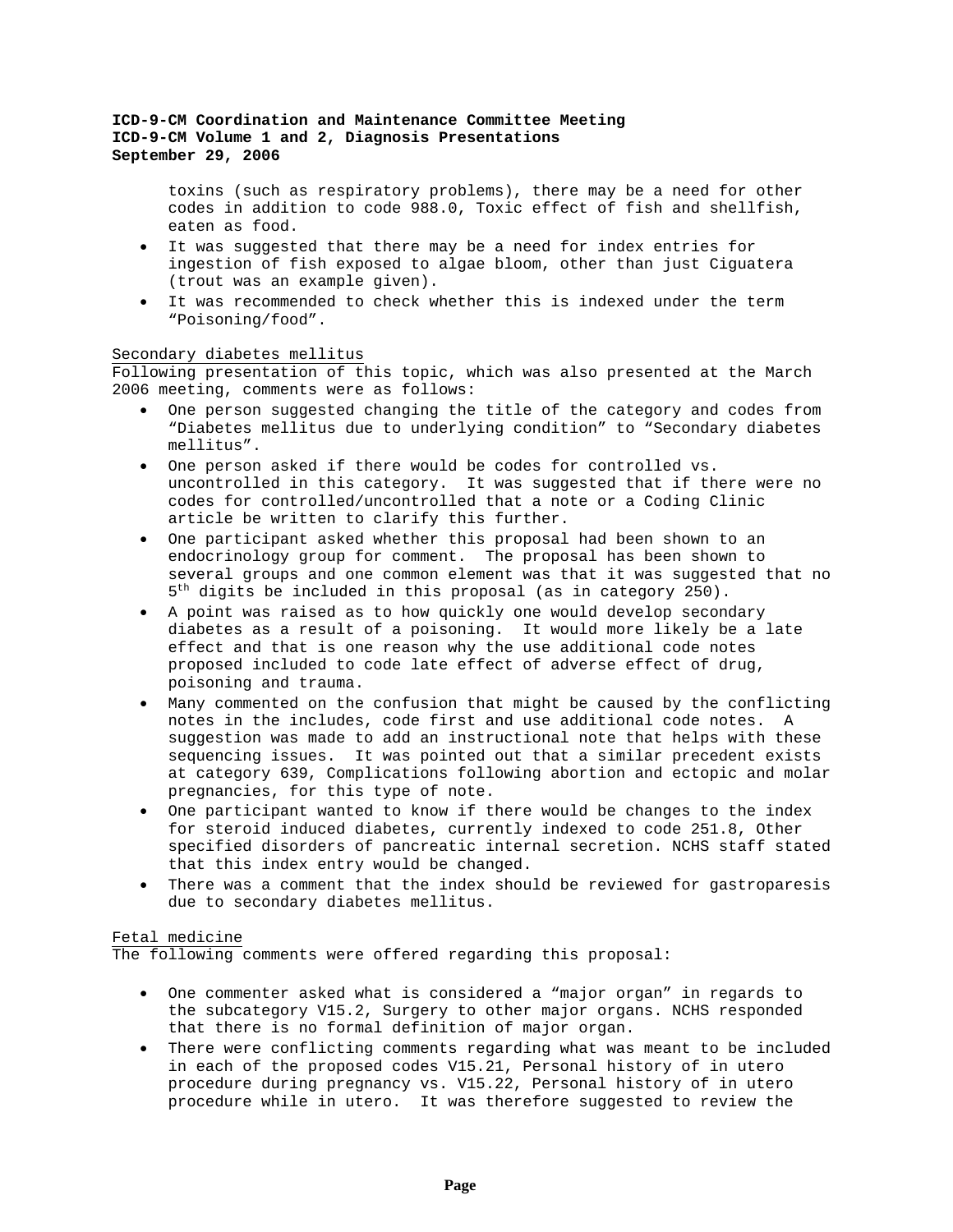code titles to provide clarity that one is intended to apply to the mother who had the surgery (V15.21), while the other is intended to apply to the person who was operated on, in utero, as a fetus (V15.22).

- One person commented that many times there are complications of in utero operations, especially in multiple gestation pregnancies, and this may need to be addressed.
- A question was raised regarding multiple gestations and how often a procedure would be done on only one fetus, as well as how these would be handled in the classification.
- There was a question raised whether there would be overlap between proposed code 679.33, Suspected fetal anomalies not found, and codes in category 655, Known or suspected fetal abnormality affecting management of mother.
- One person stated that proposed code 679.06, Maternal complications from in utero procedure, postpartum, might be confusing in comparison to late effect codes.
- There were comments about the fifth digits for the proposed new categories 678 and 679 being different from those used in other obstetrics sections of the classification.
- A question was raised about suspected preterm labor, where a patient comes in to the hospital, but then does not deliver, and how this would be classified.

Antenatal screening

- One comment was made regarding revising code titles in category V28, Antenatal screening, to remove procedures from the titles (for example V28.3, to remove the words "using ultrasonics" from the title).
- It was suggested to add the words "of parents" to category V26, Procreative management, so there is a clear distinction between this category and category V28, Antenatal screening.
- There was a comment that it might also be helpful to change the title at V28.1, Screening for raised alpha-fetoprotein levels in amniotic fluid, to remove the phrase "in amniotic fluid." This would allow the code to also be used for raised alpha-fetoprotein levels in serum. However, there was concern this would change the meaning of the code.

## Personal history of cervical dysplasia

There were no comments made following presentation of this proposal.

Acquired absence of cervix/uterus

- One person suggested checking whether the term "partial hysterectomy" means the same as "retained stump". It was suggested to have an NOS code for this. NCHS will check with the American College of Obstetricians and Gynecologists regarding the definition of partial hysterectomy and this default.
- A question was raised about where the default would be for someone who was status post hysterectomy NOS (uterus absent, but absence or presence of cervix not specified).

Screening for human papillomavirus (HPV) and sexually transmitted diseases (STD)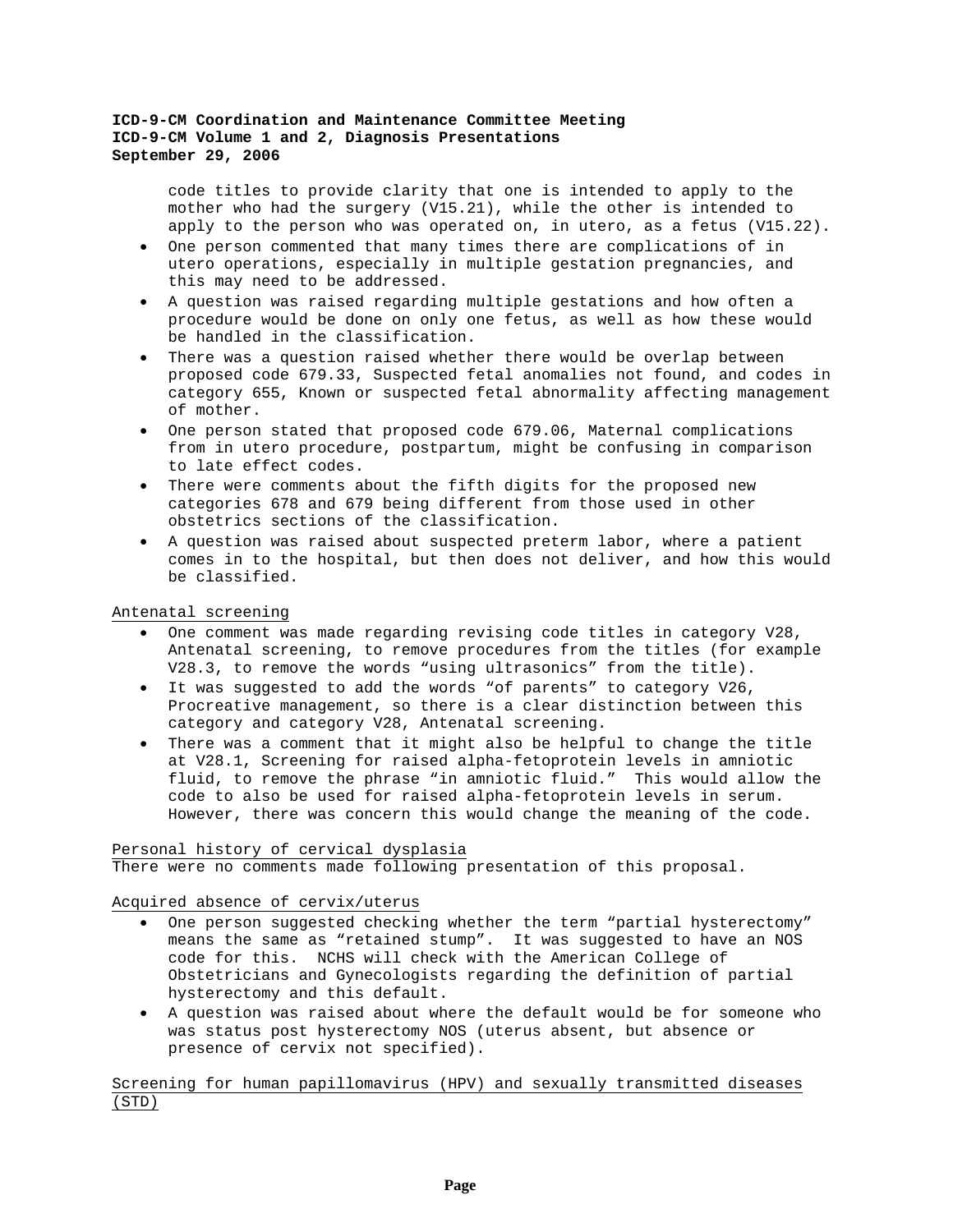There were no comments made following presentation of this proposal.

Vulvar intraepithelial neoplasia I, II and III [VIN I, II and III] and Vaginal intraepithelial neoplasia I, II and III [VAIN I, II and III] It was noted that the VIN proposal that was presented in March is included with this additional VAIN proposal so that the full set of changes can be reviewed together. There were no comments from the participants on this proposal.

## Malignant ascites

Following presentation of this topic the following comments were made:

- There was a strong feeling expressed by many that this code should be in Chapter 2, Neoplasms, and not in Chapter 16, Signs, symptoms and ill-defined conditions.
- Additionally, it was asked whether it would still be necessary to code the malignancy. NCHS staff pointed out the code first note on the proposal. This note instructs that a malignancy code would always be required with the malignant ascites code.
- Some commented that the documentation may just say "malignant ascites" (especially on outpatient medical records), and there is no known malignancy site specified.
- One suggestion was to consider using code 199.1, if no other malignancy code was known.
- One person commented that this new code would shift data from 197.6 to the proposed code in the signs and symptoms chapter.

### Assisted reproductive fertility procedure status

One person commented that it would be useful to include "in vitro fertilization (IVF)" as an inclusion term for proposed code V26.81, Assisted reproductive fertility procedure status.

# Personal history of sudden cardiac arrest and TIA/cerebral infarction without residual deficits

NOTE: This topic was presented on Thursday, September 28, 2006. The following comments were offered:

- Dr. Laura Powers indicated that the acronym RIND is not used very often anymore.
- Dr. Powers also offered to check with the AAN regarding the correct code assignment for PRIND and RIND, whether it should be 436 or 434.91.
- One person suggested adding the word "underlying" to the proposed revision to the index entry for Death/cardiac, so it would read "code to underlying condition."
- Another person recommended, at the index entry for Death/cardiac, to add entries for personal history and family history.

#### Acquired red cell aplasia

NOTE: This topic was presented on Thursday, September 28, 2006. There were no comments regarding this proposal.

#### Addenda comments:

NOTE: The proposed addenda changes were presented on Thursday, September 28,